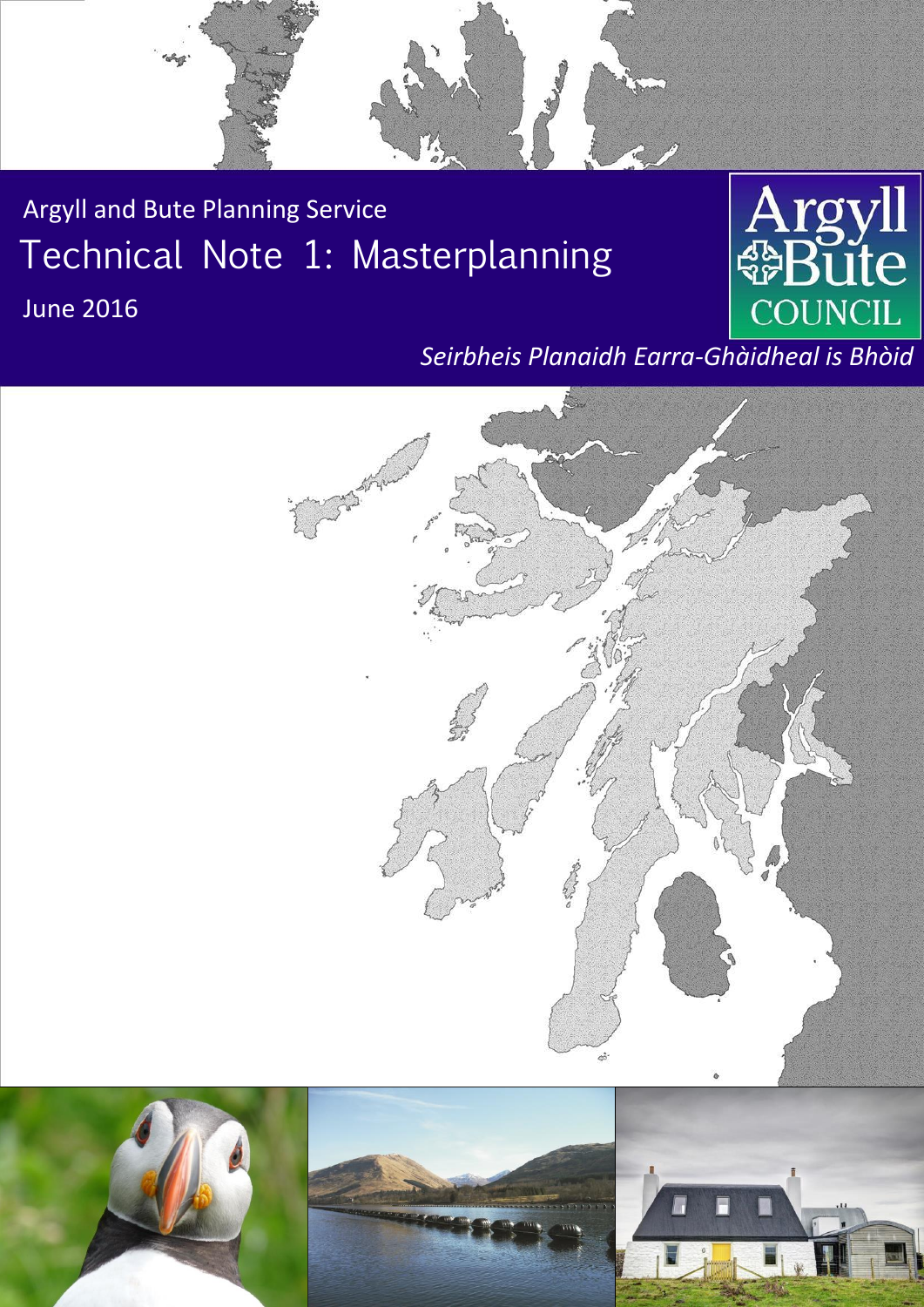## **Introduction**

The Scottish Government attaches great importance to Masterplanning and has produced a Planning Advice Note (PAN 83) on the subject. They are seen by the Scottish Government as a way to promote a greater focus on the quality of places, and encourage the development of sustainable communities with high quality environments, good transport connections, with well designed, energy efficient homes. Effective masterplanning is therefore seen as making a positive contribution to the creation of sustainable and successful places. The Planning Advice Note's aims are to:

- **promote** the use of masteplanning to create better places
- **explain** how to achieve more effective masterplanning
- **achieve** more constancy in the presentation of masterplans; and
- **encourage** good practice through a range of exemplar case studies.

Masterplanning is regarded by Argyll and Bute Council as a process which can positively contribute to sustainable development and help raise the standards of design throughout the area. It is also considered that Masterplanning helps the Council assess, at an early stage in the development process, the interrelationships of layout, design, access, existing transport infrastructure and sustainable modes of travel, landscape and ecology, open space provision and integration of a proposed development with existing communities. For larger scale developments and those which form part of longer term development proposals masterplans facilitate a sustainable approach to development, and can therefore be used by prospective developers to demonstrate compliance with Policy LDP STRAT 1 – Sustainable Development.

## **When are Masterplans required?**

Masterplans are primarily required where these involve areas which have been identified as Strategic Masterplan Areas in the Local Development Plan. The main purpose of Masteplans in such areas is to enable a coordinated approach to the delivery of large scale, multiphased and strategically important developments within which the Council may take a lead role and where there is a need for coordination to bring forward delivery. Within a Strategic Master Plan area a master plan will be required for:

- All Allocations and PDAs. The masterplan should demonstrate how the proposed development will relate to the wider Strategic Masterplan Area and address the issues highlighted in the SMA schedule, Allocation/PDA schedule and Action Programme schedules.
- Proposals outwith an allocation or PDA which propose a phased approach or involve complex issues and which may impact on the identified issues highlighted in the SMA schedule or Action Programme; or
- large scale proposals (as defined in the LDP or Supplementary Guidance) where there are mixed use proposals or complex issues. Where the Masterplan should demonstrate how the proposed development will relate to the wider area and address phasing issues.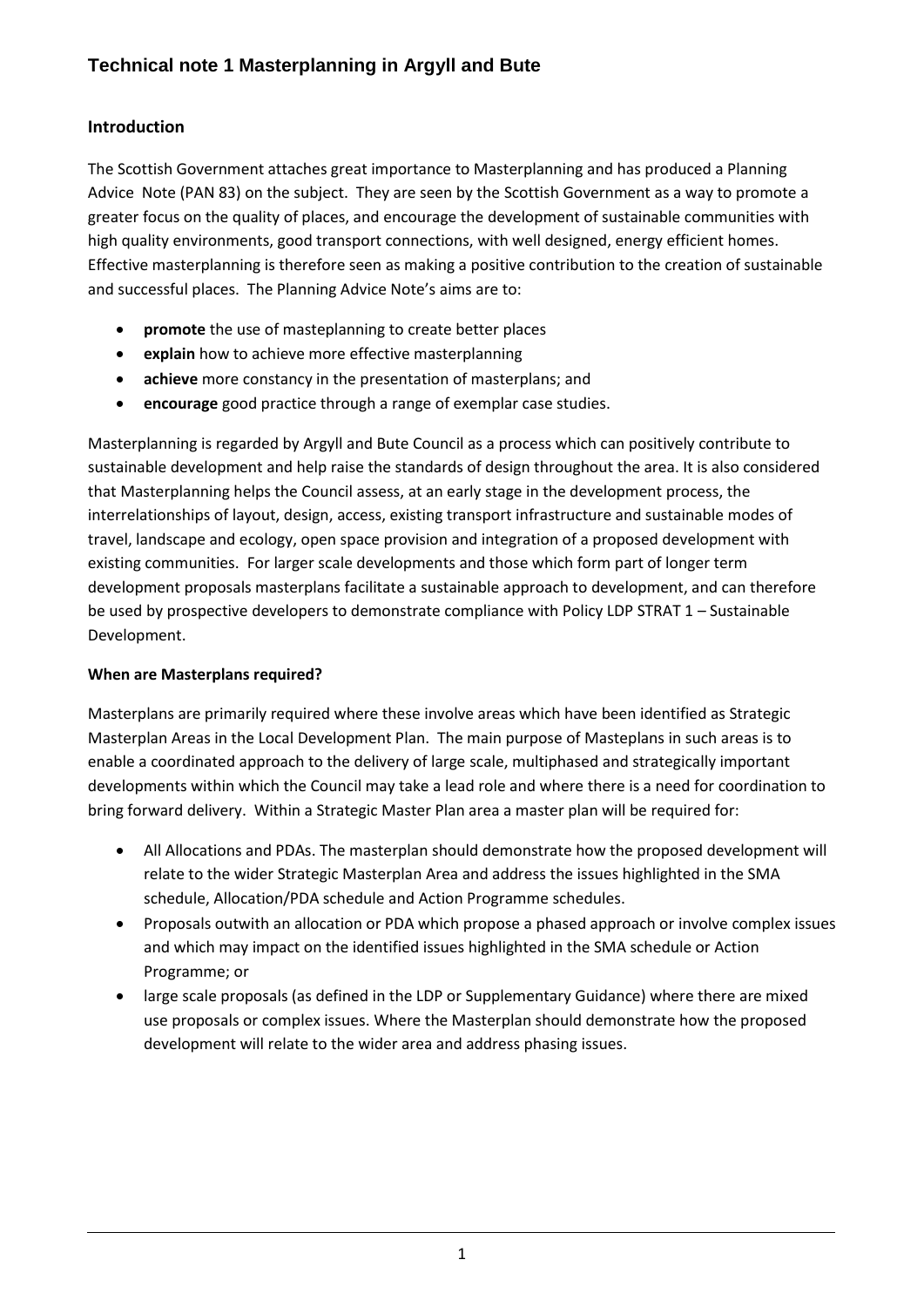In other instances a Masterplan may be required for allocations and potential development areas identified in the Local Development Plan, where a phased approach to development is being proposed, such that a planning application only covers part of the allocation or potential development area identified in the Local Development Plan or the issues are complex and potentially impact on a wider area. In such cases the principles of the master plan should be the same i.e. to demonstrate at an early stage in the development process, the interrelationships of layout, design, access, existing transport infrastructure and sustainable modes of travel, landscape and ecology, open space provision and integration of a proposed development with existing communities.

## **When should a Masterplan be submitted?**

Within a Strategic Masterplan area, where a site is considered to be of strategic importance to Argyll and Bute and/or associated with a major phased, urban expansion or regeneration project, or being taken forward by the Council, a Masterplan should be submitted. It will require an appropriate level of detail to provide an indicative overview of the proposals and to allow for meaningful public engagement. This will include the requirement to hold at least one public meeting to allow members of the public in the area to engage in the process. It is also expected that a minimum period of 28 days public consultation will be undertaken.

In all other circumstances where a masterplan is required it must either be submitted prior to or concurrently with any associated planning application and the publicity and consultation arrangements will run for a minimum 21 day period with the applicant responsible for the additional advertisement costs related to the masterplan.

The results of the public consultation on the masterplan will be reported to the Council or PPSL Committee prior to their final approval of the Masterplan, once approved the Masterplan will be treated as non statutory planning guidance.

## **What should a Masterplan Contain?**

The Council considers that Masterplans should contain the following information:

- **(i) an indication of the developer's intended vision for the site and an explanation as to how the form of the development will achieve that vision;**
- **(ii) an indication as to how the proposed development will be**

**implemented;**

- **(iii) an indication of the proposed phasing of the development that provides reassurances that none of the site will be sterilised for future development;**
- **(iv) an indication of the location and type of uses to be provided;**
- **(v) an indication of the location and amount of public open**

**space to be provided within the development;**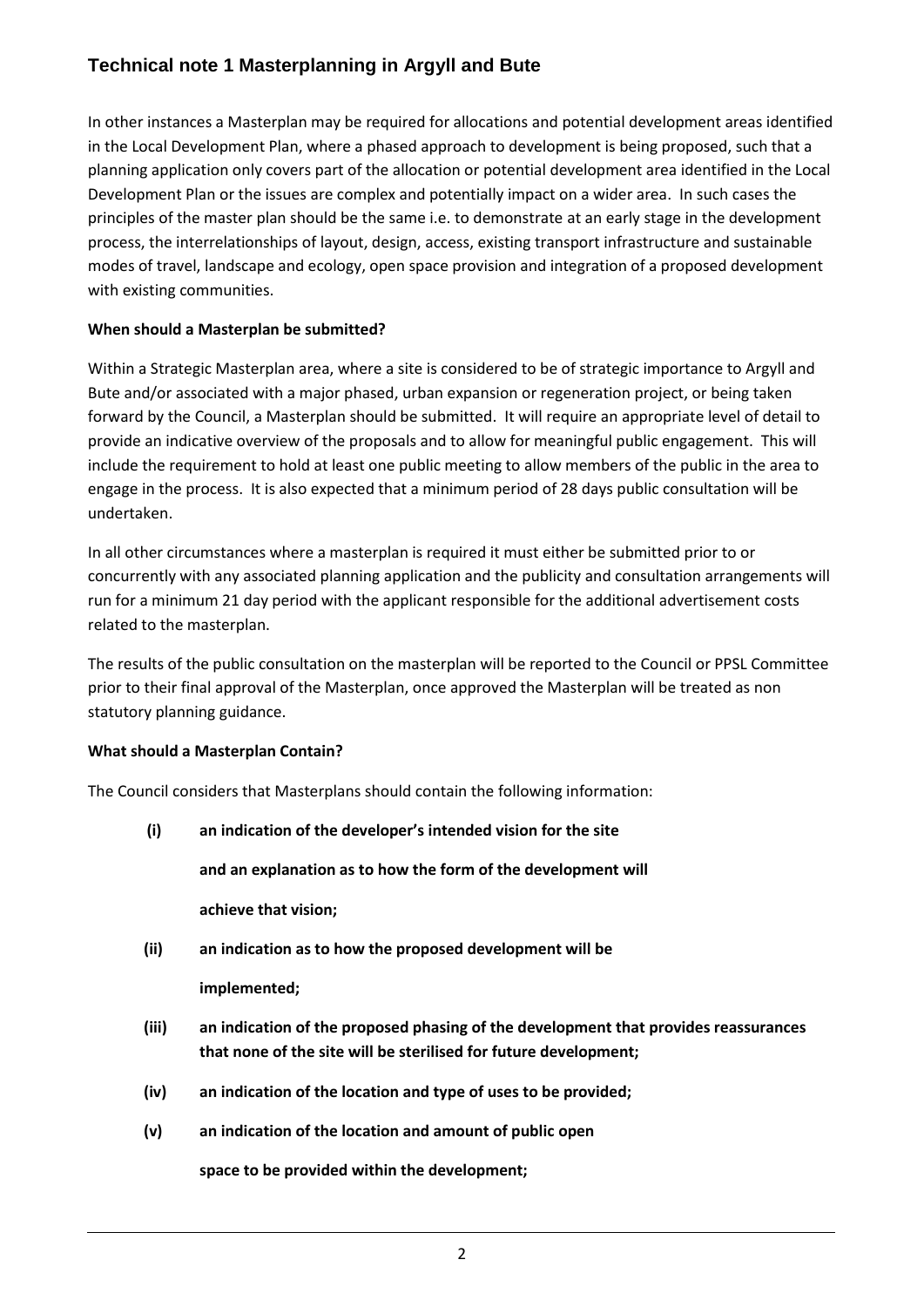**(vi) an indication of how the proposed development will be**

**integrated with existing communities, the natural environment**

**and the topography of the site;**

- **(vii) an indication of pedestrian and vehicular access arrangements to the site, proposed internal road, footpath and cycle infrastructure and linkages with external access networks;**
- **(viii) an indication of the landscaping regime proposed for the**

**site and the measures to be taken to protect and enhance any**

**important existing landscape features contained in the site.**

#### **What should be the format for the Masterplan?**

In broad terms, a Masterplan comprises an illustrative plan and accompanying written text describing how an area will be developed and how the masterplanning process has been taken forward. It is based upon an understanding of place and it is intended to provide a structured approach to creating a clear and consistent framework for development.

#### **1) The illustrative plan**

The preparation of an illustrative plan is a key element in the Masterplan process as it indicates in visual terms the proposed development that is subject of the Masterplan. It is considered essential that this element of the plan should relate directly to the written text and be easy to interpret, incorporating, for example, a combination of photographs, sketches, computer based images and figure/ground diagrams indicating the form of the particular development proposed.

In straightforward developments, simple but well presented diagrams, together with a concise and clearly written text is generally considered to be sufficient to convey the basic essentials of a Masterplan.

The illustrative plan should include the following details and information:

- the location of the site and the boundaries of the development in relation to surrounding areas of land / adjacent developments etc;
- a visual representation of land ownership;
- identification of significant site features and constraints including possible mitigation measures;
- the distribution of existing and proposed land uses within the site;
- an indication of the built form of the proposed development i.e. massing, height, density, orientation, grids/blocks;
- an indication of how the development has been integrated with adjacent communities;
- an indication of access arrangements for pedestrians, cycles where appropriate, public and private transport within and outwith the Masterplan area; and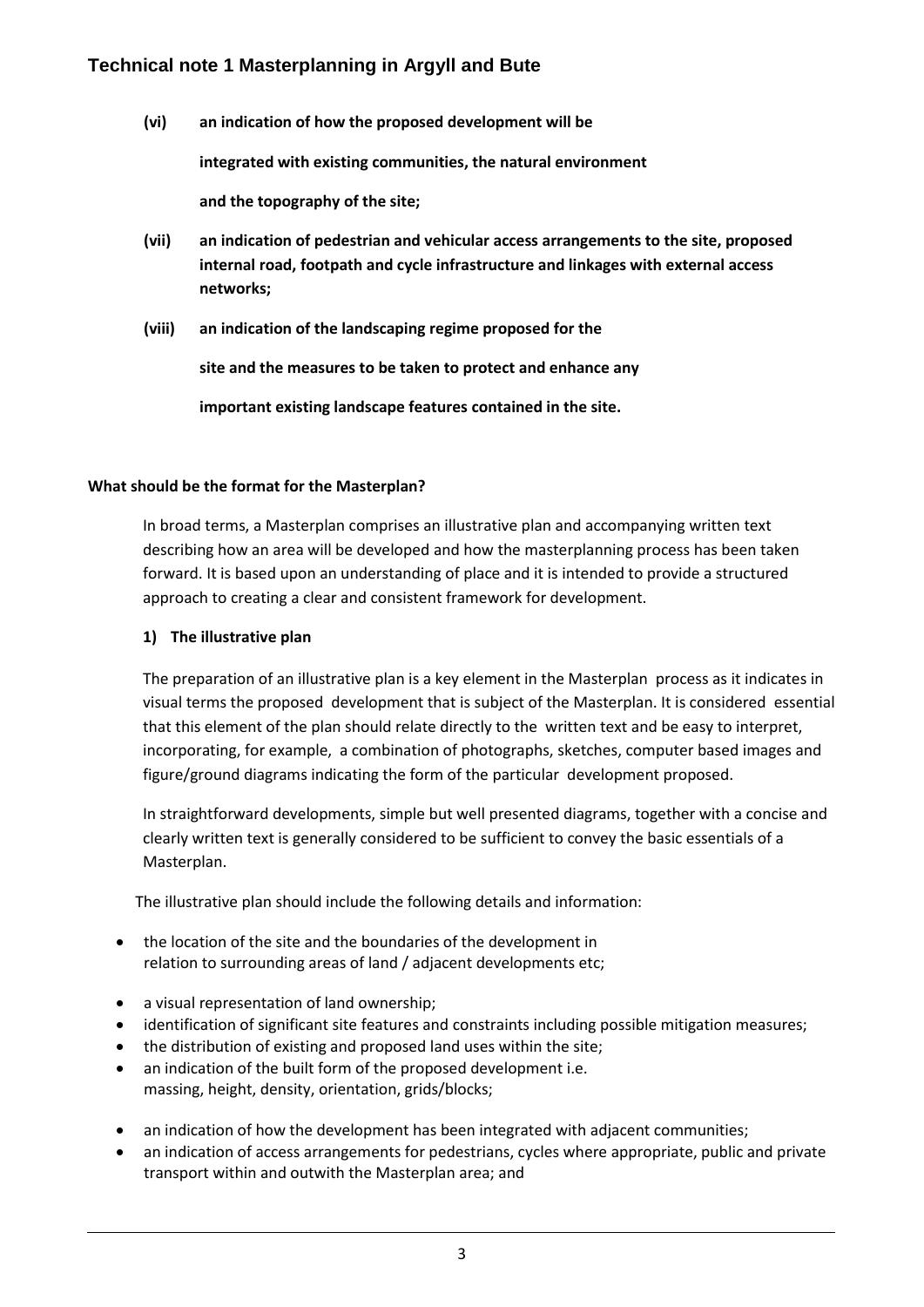an indication of landscaping and open space provision.

## **2) Written text**

The contents of the written text that accompanies the Masterplan should be concise and focused on providing the following information:

## **(i) Background Information**

- o The name of the development;
- o Details of the applicant / agent; and
- o Details of any Development Brief previously prepared for the area.

### **(ii) Site details**

- o Location and site plan;
- o Description of the site;
- o Planning history of the site; and
- o Ownership details

### **(iii) Site and area analysis**

- o Context including a concise vision statement
- $\circ$  Identity a description of the physical, social and economic elements of the area;
- Appraisal of accessibility to and from the site;

### **(iv) Integration**

- How the development will be integrated with the existing community, natural environment and the existing topography of the site;
- The measures to be taken to protect and enhance any important existing landscape and geological features contained in the site.
- How the development will be physically accessed in terms of the different modes of transportation.

### **(v) Proposed development programme**

How the development will be phased and implemented.

### **Who will evaluate and approve the Masterplan?**

All Masterplans submitted to the Council will be subject to evaluation by the Council and if necessary, forwarded to all relevant consultees including local Community Councils and where considered appropriate Architecture and Design Scotland. The evaluation process undertaken by the Council will include an analysis of the Masterplan submission in terms of the contents of the written text and illustrative plan as detailed above. The results of the public consultation process will also be taken in to account by the Council/PPSL Committee.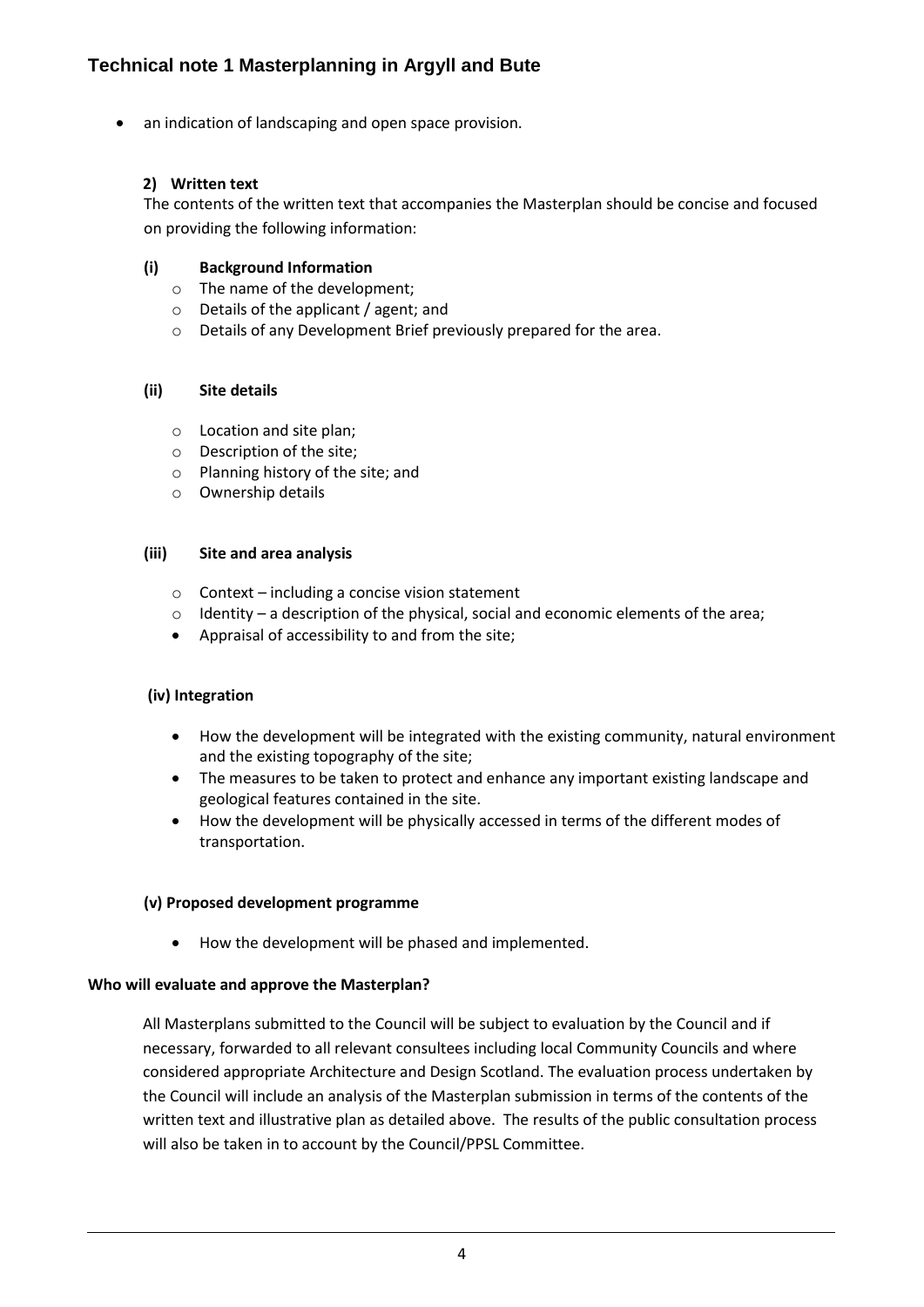Following approval by the Council/PPSL Committee the Masterplan will be regarded as a material consideration that will provide a context for deciding any future planning application within the masterplan area. It should be noted however, that all Masterplans are indicative and not prescriptive in nature.

It should also be noted that all planning applications required to be accompanied by a Masterplan will be considered by the PPSL committee following approval by Council/PPSL Committee.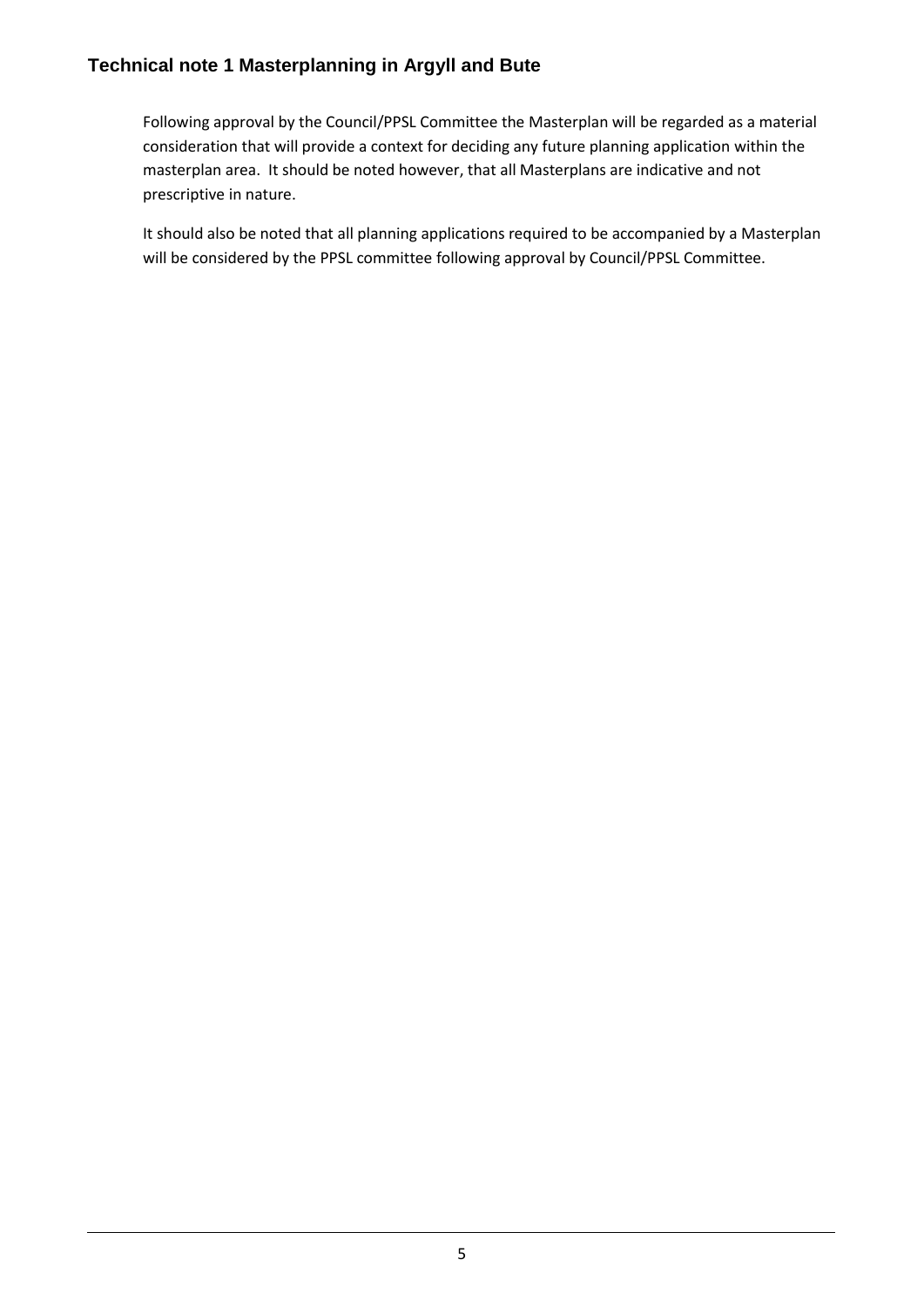The table below shows those Strategic Masterplan Areas which have been identified in the Argyll and Bute Local Development Plan

## **TABEL 1 Argyll and Bute Strategic Masterplan Areas**

| <b>Ref No.</b>      | <b>Location</b>                                 | <b>Use</b>                                                                              | <b>Allocations</b><br>/PDAs                                                                                               |
|---------------------|-------------------------------------------------|-----------------------------------------------------------------------------------------|---------------------------------------------------------------------------------------------------------------------------|
| <b>MAST 1/1</b>     | Ardyne                                          | Mixed use $-$<br>tourism/business/leisure/housing/marine/aqu<br>aculture related        | <b>PDA 2/43</b><br>$MIN - AL 2/2$                                                                                         |
| <b>MAST 1/2</b>     | <b>Castle Toward</b>                            | Mixed Use;<br>Tourism/Business/Leisure/Housing/Education<br>al                          | <b>PDA 2/42</b>                                                                                                           |
| <b>MAST</b><br>1/13 | North Bute                                      | Mixed Use;<br>Tourism/Leisure/Access/Community Use (Low<br>impact development)          | PDA1001                                                                                                                   |
| <b>MAST 1/3</b>     | Hermitage                                       | Housing                                                                                 | H2007<br>$H-AL$ 3/1                                                                                                       |
| <b>MAST 1/4</b>     | Helensburgh Pierhead                            | Mixed Use; Tourism/Retail/Leisure/Public<br>Realm                                       | CFR2001                                                                                                                   |
| <b>MAST 1/5</b>     | Inveraray                                       | Mixed use/village<br>expansion/housing/business/<br>retail/community facilities         | MU3001                                                                                                                    |
| <b>MAST 1/6</b>     | Bowmore                                         | Mixed use/village<br>expansion/housing/business/<br>retail/community facilities         | MU3002                                                                                                                    |
| <b>MAST 1/8</b>     | Lochgilphead/Argyll and<br><b>Bute Hospital</b> | Mixed<br>use/business/housing/tourism/community<br>facilities                           | <b>PDA3008</b>                                                                                                            |
| <b>MAST 1/9</b>     | Kilmory Strategic Business<br>Site              | Business/community                                                                      | <b>BI-AL 12/1</b><br>MU3004<br>BI3001                                                                                     |
| <b>MAST</b><br>1/10 | Machrihanish Strategic<br><b>Business Sites</b> | Green energy hub/strategic business site                                                | PDA3001                                                                                                                   |
| <b>MAST</b><br>1/11 | Oban                                            | Education, housing, commercial including<br>retail, business and industry               | <b>PDA 5/3</b><br><b>PDA 5/6</b><br><b>PDA 5/7</b><br><b>PDA 5/4</b><br><b>PDA 5/5</b>                                    |
| <b>MAST</b><br>1/12 | <b>Dunbeg Corridor</b>                          | Education, housing, commercial including<br>neighbourhood retail, business and industry | H4009<br>H4006<br><b>PDA 5/26</b><br>MU4002<br>CFR-AL 5/2<br>H4015<br>H4007<br>$H-AL5/8$<br>PDA 5/172<br><b>BI-AL 5/9</b> |